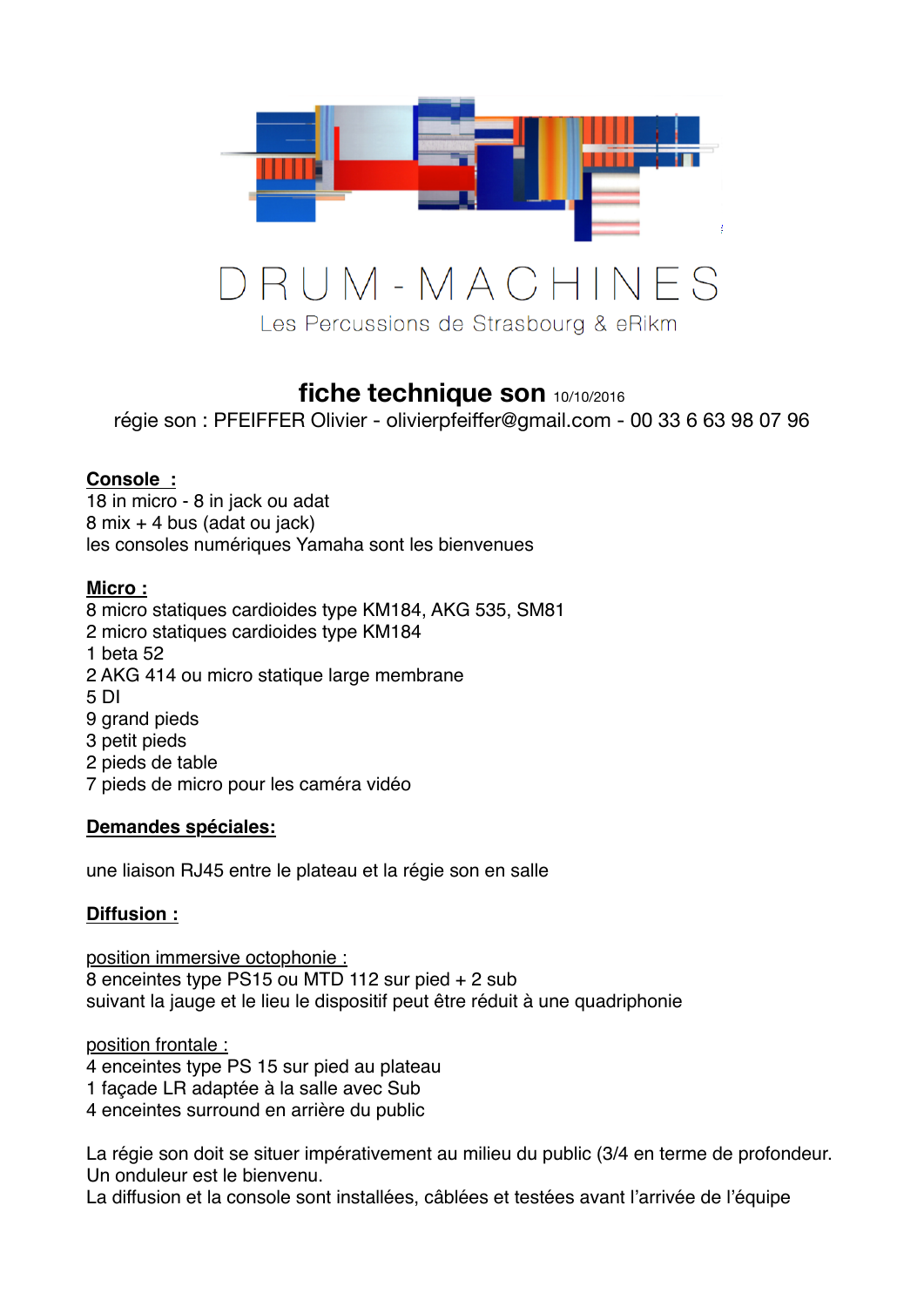#### **Percussions de Strasbourg DRUM MACHINE implantation son - position frontale**

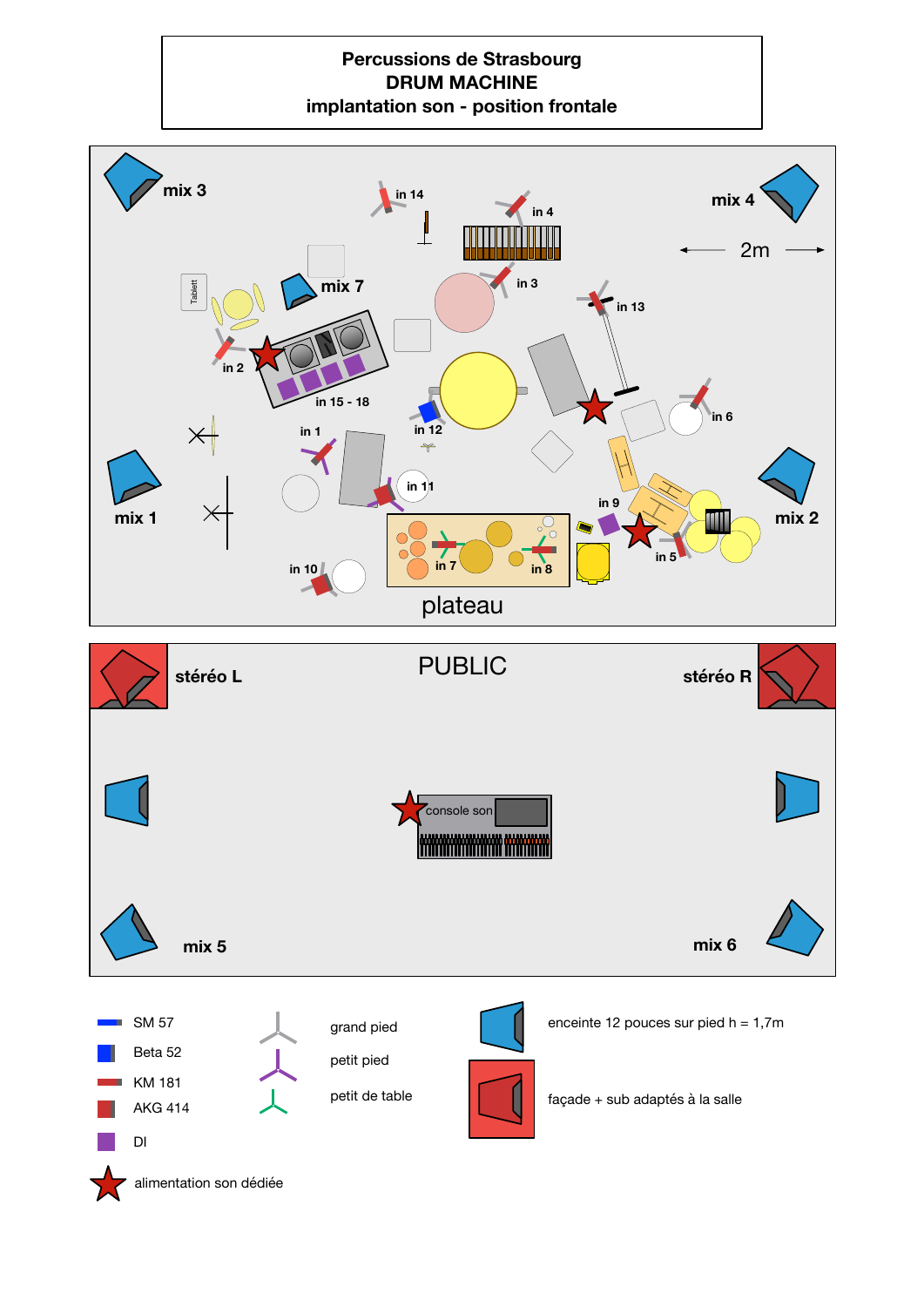## **Percussions de Strasbourg DRUM MACHINEpatch - position frontale**

| $IN$ nom                 | type                                          | stands          | <b>INSERT</b> | <b>OUT</b>       | nom        | type                                                | stands           |              |
|--------------------------|-----------------------------------------------|-----------------|---------------|------------------|------------|-----------------------------------------------------|------------------|--------------|
| eau poly                 | SM 81 - km 184 - AKG 535 small with boom      |                 | comp          | mix 1            | Lointain J | PS 15 - MTD 112                                     | stand $h = 1,7m$ | EQ 31 bandes |
| 2 cymbales               | SM 81 - km 184 - AKG 535 big - no boom        |                 | comp          | mix 2            | Lointain C | PS 15 - MTD 112                                     | stand $h = 1.7m$ | EQ 31 bandes |
| <b>3</b> tambour chinois | SM 81 - km 184 - AKG 535 big - no boom        |                 | comp          | mix <sub>3</sub> | Milieu J   | PS 15 - MTD 112                                     | stand $h = 1.7m$ | EQ 31 bandes |
| 4 intratonal             | SM 81 - km 184 - AKG 535 small with boom      |                 | comp          | mix <sub>4</sub> | Milieu C   | PS 15 - MTD 112                                     | stand $h = 1.7m$ | EQ 31 bandes |
| $5$ bois                 | SM 81 - km 184 - AKG 535 big - no boom        |                 | comp          | mix <sub>5</sub> | Surround J | 2 x PS 15 - MTD 112 depending on venue EQ 31 bandes |                  |              |
| 6 tom cymb               | SM 81 - km 184 - AKG 535 big - no boom        |                 | comp          | mix <sub>6</sub> | Surround C | 2 x PS 15 - MTD 112 depending on venue EQ 31 bandes |                  |              |
| $7$ face j               | SM 81 - km 184 - AKG 535 desk boom - provided |                 | comp          | mix 7            | monitor    | <b>PS15 - MTD112</b>                                | on floor         | EQ 31 bandes |
| 8 face C                 | SM 81 - km 184 - AKG 535 desk boom - provided |                 | comp          |                  |            |                                                     |                  |              |
| $9$ BAB                  | DI                                            |                 |               |                  |            |                                                     |                  |              |
| 10 Tom                   | <b>AKG 414</b>                                | big - no boom   | comp          |                  |            |                                                     |                  |              |
| 11 Snare Drum            | <b>AKG 414</b>                                | small with boom | comp          |                  |            |                                                     |                  |              |
| 12 Bass Drum             | Beta 52                                       | big - no boom   | comp          |                  |            |                                                     |                  |              |
| 13 Thundersheet          | SM 81 - km 184 - AKG 535 big- provided        |                 | comp          |                  |            |                                                     |                  |              |
| 14 ponctuel              | SM 81 - km 184 - AKG 535 big - no boom        |                 | comp          |                  |            | $mix 15$ computer erikm L adat - jack 6,65mm        |                  |              |
| 15 erikm                 | DI                                            |                 | comp          |                  |            | $mix 16$ computer erikm R adat - jack 6,65mm        |                  |              |
| 16 erikm                 | DI                                            |                 | comp          | matrix1L FOH L   |            | system adapted to the size of venue                 |                  | EQ 31 bandes |
| 17 erikm monitor         | DI                                            |                 | comp          | matrix1R FOH R   |            | delivering 1010dB without saturation                |                  | EQ 31 bandes |
| 18 erikm monitor         | DI                                            |                 | comp          | matrix2 SUB      |            |                                                     |                  |              |
| 19 Computer 1            | adat - jack 6,35mm                            |                 |               |                  |            |                                                     |                  |              |
| 20 Computer 2            | adat - jack 6,35mm                            |                 |               |                  |            |                                                     |                  |              |
| 21 Computer 3            | adat - jack 6,35mm                            |                 |               |                  |            |                                                     |                  |              |
| 22 Computer 4            | adat - jack 6,35mm                            |                 |               |                  |            |                                                     |                  |              |
| 23 Computer 5            | adat - jack 6,35mm                            |                 |               |                  |            |                                                     |                  |              |
| 24 Computer 6            | adat - jack 6,35mm                            |                 |               |                  |            |                                                     |                  |              |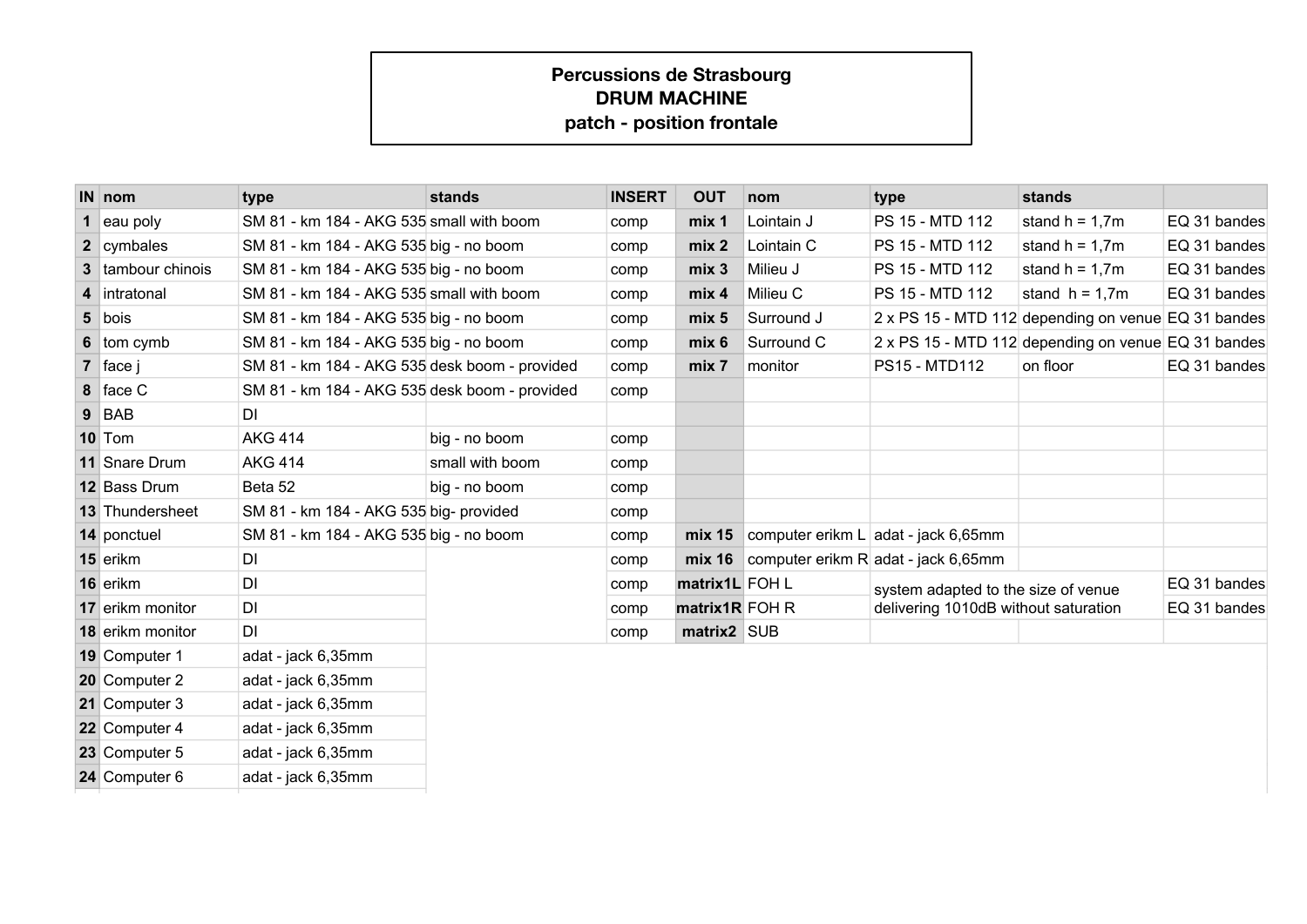